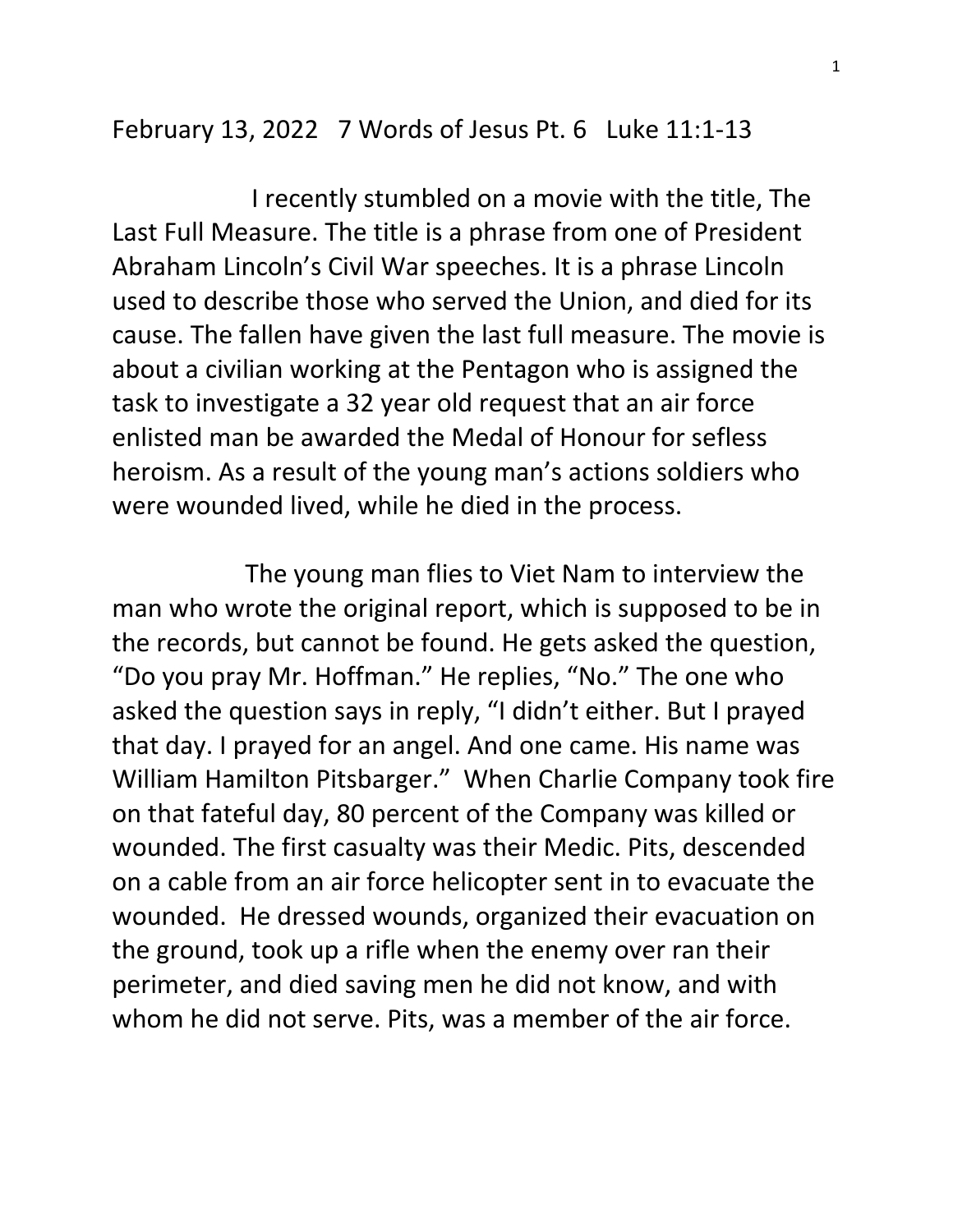My late father-in-law almost never talked about his experience in World War ll. The singular exception was with his grandchildren on his knee. My very young son asked, "Were you afraid in the war?" His grandfather said, "Yes. I was so afraid, I prayed." I share those 2 stories for one reason. The impulse to pray is universal. Right now, in thousands of places and many different circumstances all over the world, people of varied backgrounds, various religions, and many who profess not to be religious are praying. "God please…."

The 9<sup>th</sup> verse of Luke 11 is our  $6<sup>th</sup>$  word of Jesus as we prepare for the coming season of Lent and the celebration of Easter. This year, I anticipate we will be celebrating Easter in person, worshipping in the sanctuary at 110 Mill Street. And we will pray. Jesus said, "I say to you, ask and it will be given to you, seek and you will find; knock and the door will be opened unto you." In verse 10 Jesus goes on to say the one who asks receives. The one who seeks finds. The one who knocks on the door will find it opens."

 We know that Jesus prayed to HIS Father in heaven. In fact it should be of no surprise that the  $11<sup>th</sup>$  chapter of Luke's Gospel begins with the words, "One day Jesus was praying in a certain place. One of his disciples said to HIM, "Lord teach us to pray, just as John (that is a reference to John the Baptist) taught his disciples."

 "Jesus said to them." Obviously the question was asked by one of the 12 , on behalf of the group. It reminds us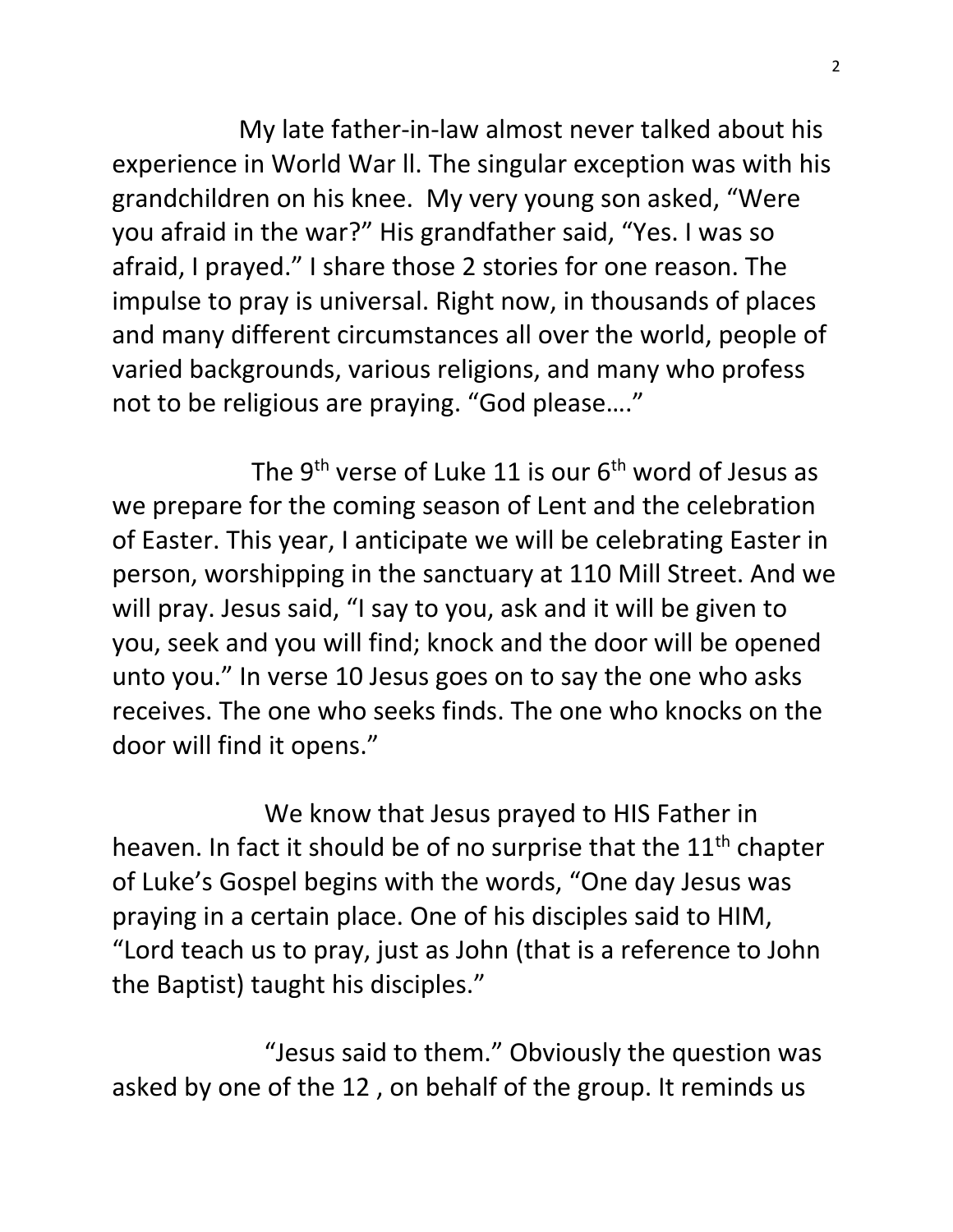that as believers, prayer is a learned practice. Actually, a discipline. And the lesson Jesus gave the 12 as a place to begin was, "Our Father which art in heaven: hallowed be your name." You know how the rest of it goes. We never gather to worship in person that we do not use the words of what we call the Lord's prayer. The point of verse 9, and the point Jesus made with the 12 when HE gave this beginner's lesson in prayer, is that prayer is not about memorizing one set of words and calling it a day. Jesus prayed often. And while he prayed with the people HE healed, HE often withdrew to a quiet place to pray. Away from the noise and distraction of people. Do not misunderstand. No one was more responsive to the needs, the real needs of people around HIM, than Jesus was. But Jesus also valued quiet times and places where HE could seek the company of HIS Father, for direction, for advice, for strength and power to meet the needs of the many who would come to HIM.

 Beyond the recipe for prayer, which is what the Lord's Prayer really is, Jesus taught basic lessons that we are tempted to overlook.

 "Ask!" My daughter is part of a family circle that goes all the way back to her childhood in the church. The children of that family call her Aunt Rebekah. She often says to them, "Use your words!" That is precisely what Jesus was saying to John and Peter and Matthew and the others when HE said, "Ask." Prayer is not about being smooth and polished. It is about using your own words, sometimes hesitantly, sometimes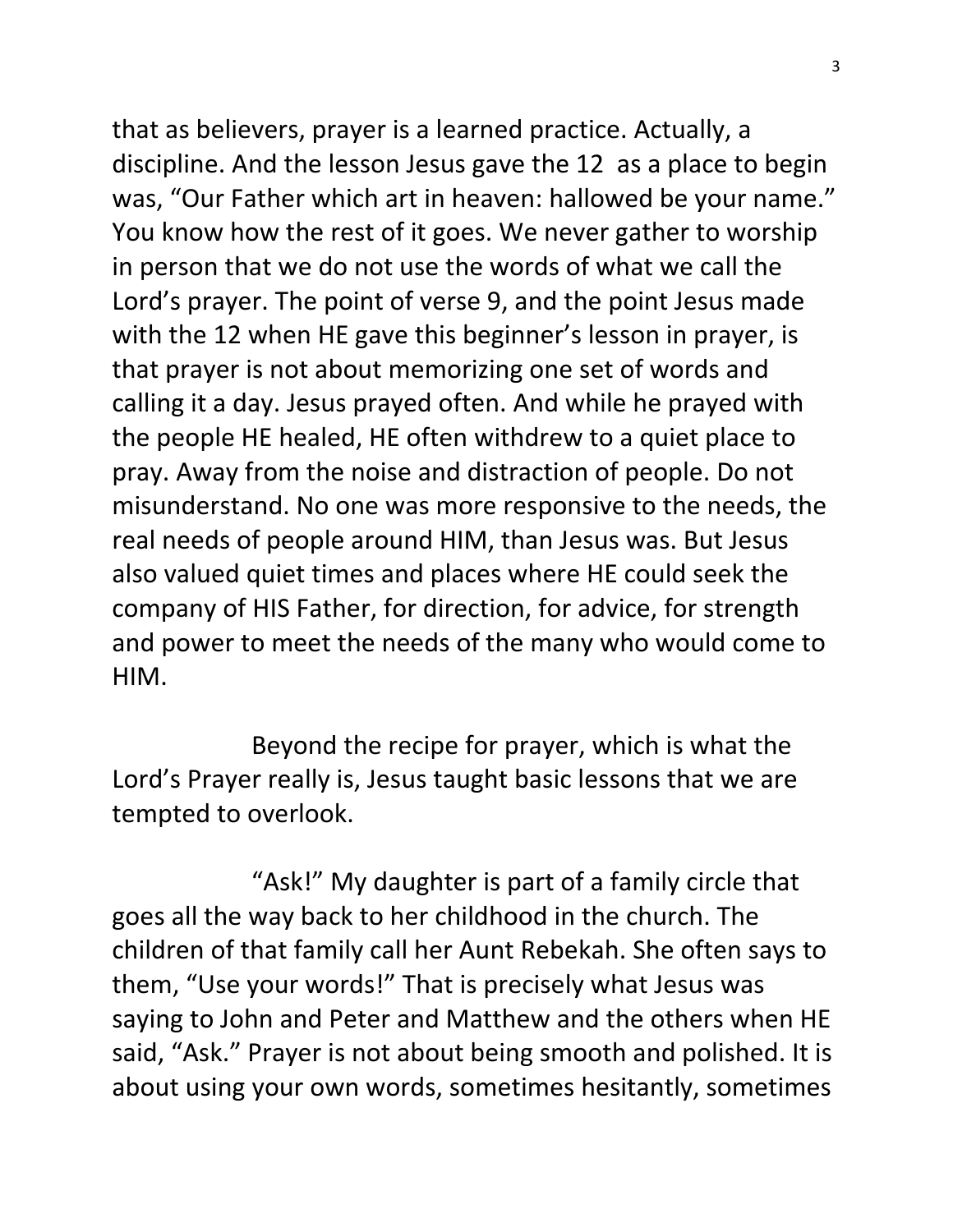stumbling along, but opening your heart and your mind, and your soul, to ONE who cares more about you than you find it easy to believe.

 I had a biologist in my congregation in Kapuskasing 50 years ago. When I first got to know him Ted would say. I don't really believe. I'm a scientist. Over the years his attendance at worship became more regular. By then I had moved away. He drove to New Liskeard to tell me his teen aged daughter (a young woman and wise) was being baptized the following Sunday. He wanted me to know he had decided to be baptized with her. When he prayed he would start like this. "Hi there. It's me again. Guess what?" A list of needs would follow. Ted got it. The Creator of his universe, wanted him to ask, to use his his words to pray for himself, his work mates, his wife and his children, his friends, and even strangers. His Saviour said, "Ask."

 Jesus also said, "Seek." According to the Oxford Dictionary the first meaning listed for the work seek, is "Make a search or enquiry for." When I misplace my car keys, which happens at least once a week, and Barbara thinks it happens once a day. I search for them. Here is an insight. I do not just go through my pockets, or look on tables or shelves, I lift stuff and look beneath and between. And the longer the search goes on the more frantic I become. My point is that seeking is an activity that takes energy, and quite often there is an emotional component. I never find myself saying, "Relax, you know you are going to find those keys." I am anything but relaxed when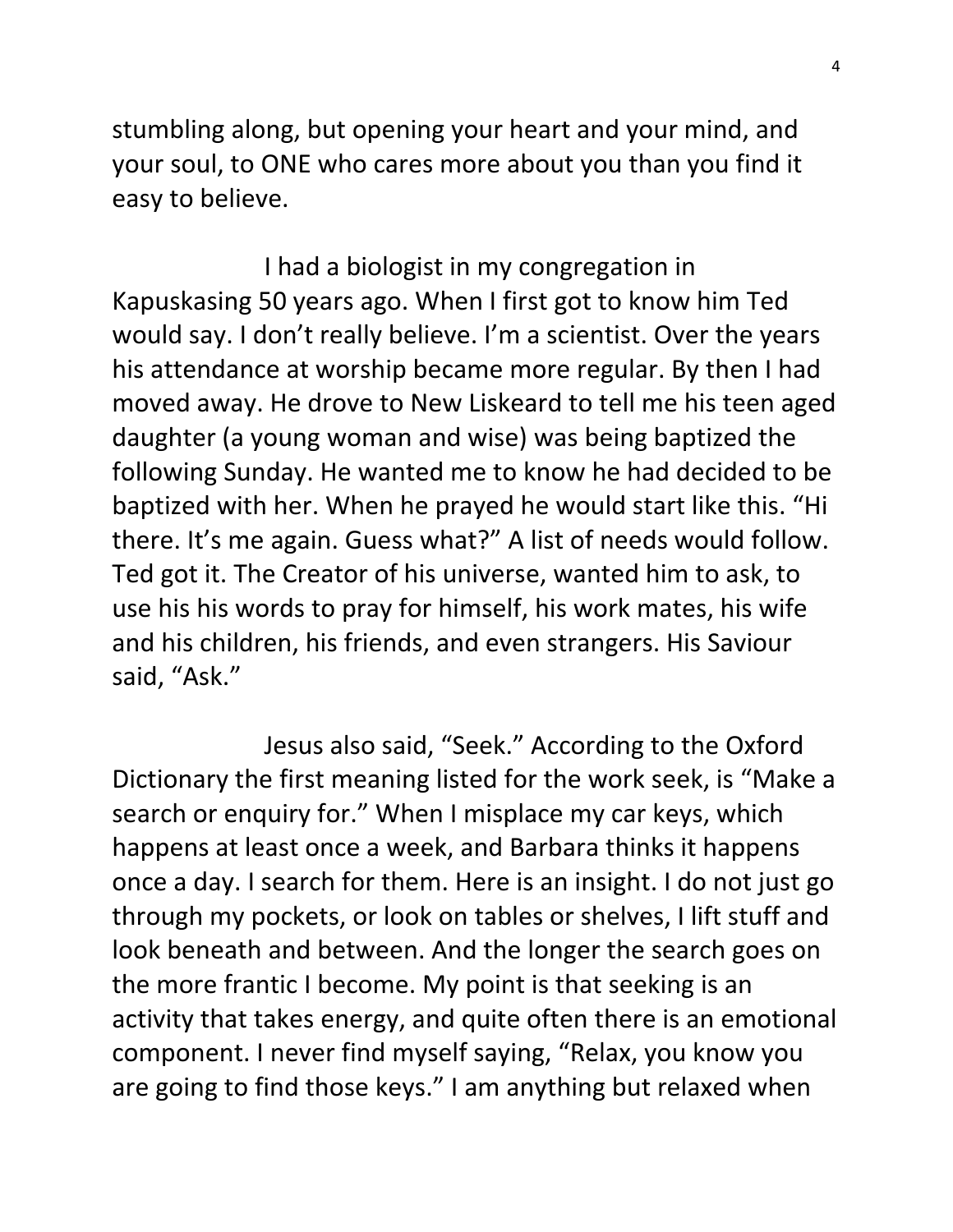seeking something I have lost or misplaced. Prayer should be energetic. My experience is that there is almost always an emotional component. Which really means I am praying about things that matter to me, and for people I care about.

 Jesus said, "Knock. The door will be opened to you." Words are important. Once again knocking on a door takes energy. You have to walk to the door to knock on it. You have to ball your fist, or in our day, press the button that rings the door bell. And as you know, if at first nothing happens you do not just turn and walk away, thinking that does not work. There are times when we continue to knock or ring the bell. And this business of knocking on the door cannot be done at a distance. It is up close and personal. Among all the other things that Jesus was saying are these: God cares about you and I. Jesus wants us to not only get to know our Father in haven but to be a regular guest at the gate of prayer. HE is a good and caring Father who wants us to come to HIM with our needs.

 When Pitsbarger's Medal of Honour was awarded posthumously, his father was dying of cancer. He was present with his wife. Following the ceremony he thanked Mr. Hoffman for the work he had done that resulted in the award. Into Hoffman's hand he pressed the watch Pits had been waring when he died . He said to the young man, "So you wont forget us." When Jesus says these words, "Ask, seek, knock," HE urged the disciples, and we are HIS disciples today, in 2022 in the midst of a Pandemic. When Jesus says, "Ask, seek, knock," HE is saying do not forget us, the God who is ONE and yet Three in